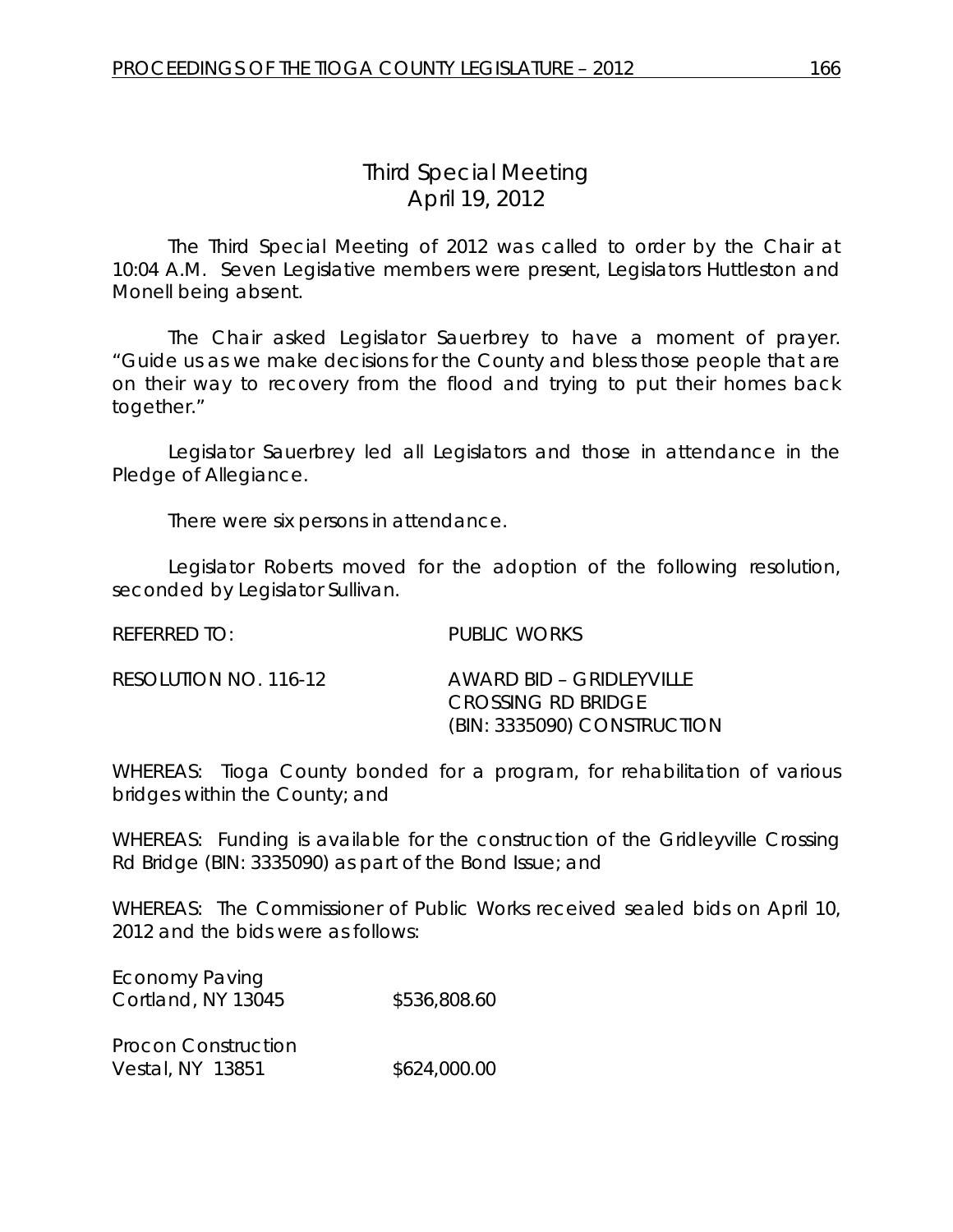| R. DeVincentis Construction<br>Binghamton, NY 13901 | \$676,000.00 |
|-----------------------------------------------------|--------------|
| Silverline Construction<br>Burdett, NY 14818        | \$644,761.00 |
| <b>Vector Construction</b><br>Cicero, NY 13039      | \$584,886.70 |

And

WHEREAS: Delta Engineers have completed the review of the bids and finds the low bidder Economy Paving, Cortland, NY meets all of the qualifications of the bid specifications; therefore be it

RESOLVED: That the Tioga County Legislature authorize awarding the bid to Economy Paving, Cortland, NY not to exceed \$536,808.60 to be paid out of the Gridleyville Crossing Rd Bridge(BIN: 3335090) Project Account H2011.10.

ROLL CALL VOTE

Yes – Legislators Sauerbrey, Standinger, Sullivan, Hollenbeck, Quinlan, Weston, and Roberts.

No – None.

Absent – Legislators Huttleston and Monell

RESOLUTION ADOPTED.

Legislator Roberts moved for the adoption of the following resolution, seconded by Legislator Standinger.

REFERRED TO: PUBLIC WORKS

RESOLUTION NO. 117-12 *AWARD CONTRACT TO DELTA ENGINEERS FOR CONSTRUCTION INSPECTION OF GRIDLEYVILLE CROSSING RD. BRIDGE BIN: 3335090*

WHEREAS: Tioga County bonded for a program for rehabilitation of various bridges within the County: and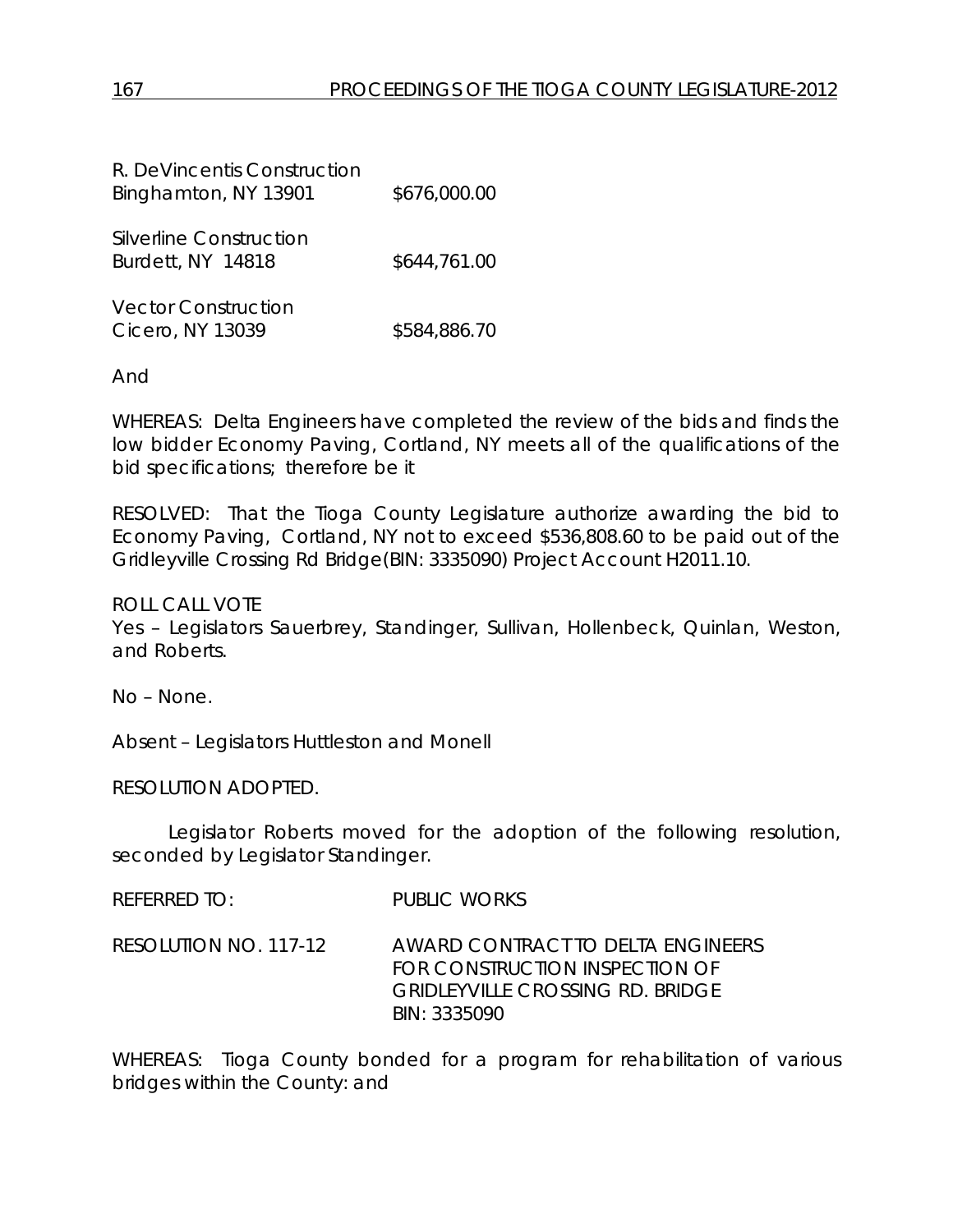WHEREAS: Funds are available for the inspection of these bridges as part of the Bond Issue; therefore be it

RESOLVED: That the Tioga County Legislature award the construction inspection services contract to Delta Engineers, Endicott, NY 13760 not to exceed \$94,390 to be paid out of Gridleyville Crossing Rd account H2011.10.

ROLL CALL VOTE Yes – Legislators Sauerbrey, Standinger, Sullivan, Hollenbeck, Quinlan, Weston, and Roberts.

No – None.

Absent – Legislators Huttleston and Monell

RESOLUTION ADOPTED.

Legislator Sullivan moved for the adoption of the following resolution, seconded by Legislator Standinger.

REFERRED TO: FINANCE/LEGAL COMMITTEE

RESOLUTION NO. 118–12 *TEMPORARY SUSPENSION OF 56 MAIN STREET BUILDING USE PER POLICY NO. 38 BUILDING USE POLICY*

WHEREAS: Policy 38 is currently being amended, and it appears necessary to temporarily suspend weekend usage of the building until certain decisions can be made concerning the policy; therefore be it

RESOLVED: That Policy 38 is hereby amended to temporarily suspend use of the 56 Main Street Building by non-county government users of County buildings, except that any applicant who has already been approved for use at the time of the adoption of this resolution shall be permitted to use the building on the date applied for. All county government users and tenants may continue weekend use of 56 Main Street.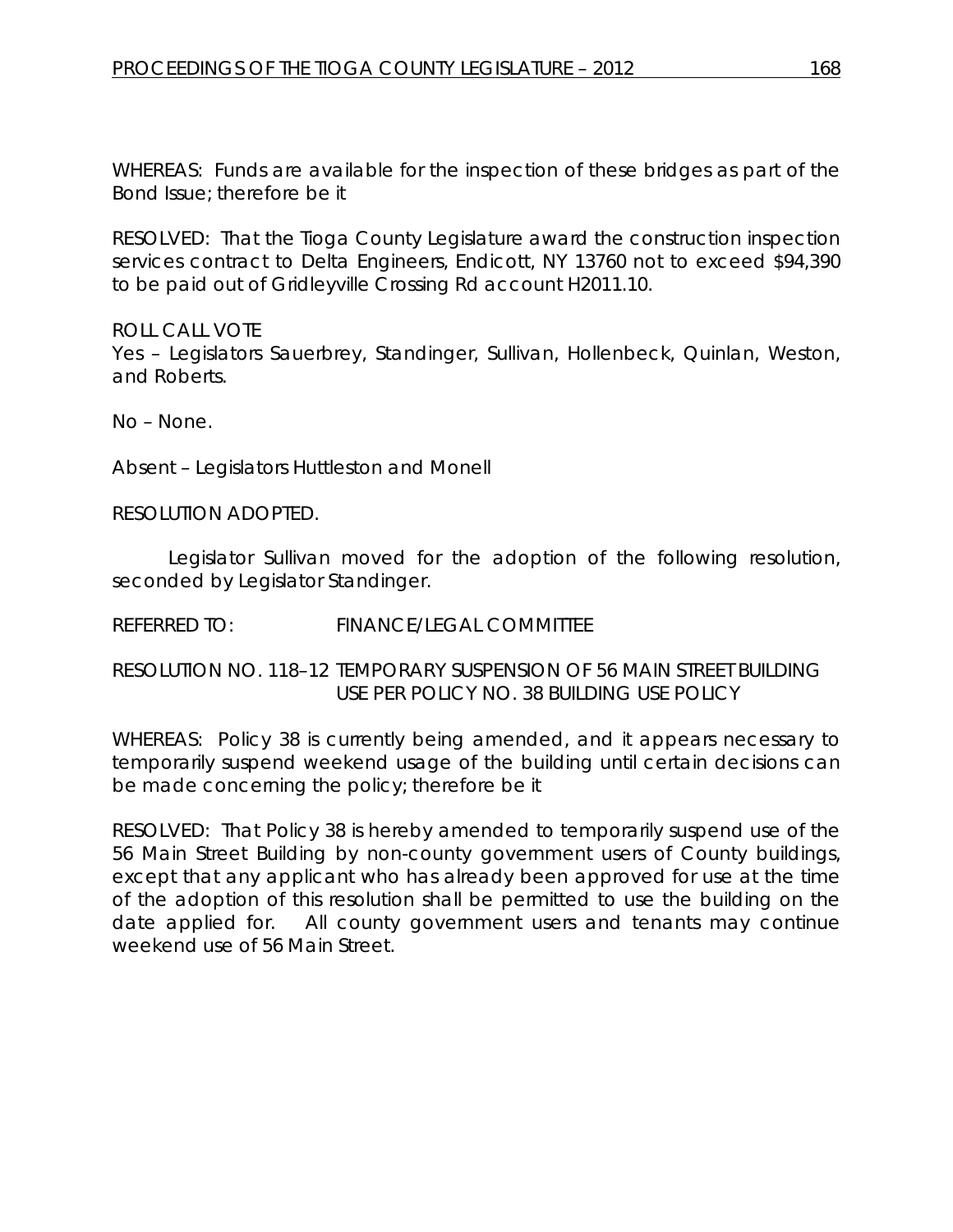ROLL CALL VOTE

Yes – Legislators Sauerbrey, Standinger, Sullivan, Hollenbeck, Quinlan, Weston, and Roberts.

No – None.

Absent – Legislators Huttleston and Monell

RESOLUTION ADOPTED.

Legislator Sauerbrey moved for the adoption of the following resolution, seconded by Legislator Standinger.

| REFERRED TO           | PUBLIC SAFETY COMMITTEE<br>PERSONNEL COMMITTEE                                                                                               |
|-----------------------|----------------------------------------------------------------------------------------------------------------------------------------------|
| RESOLUTION NO. 119–12 | <b>REQUEST WAIVER OF 90-DAY HOLD;</b><br>AUTHORIZATION TO FILL VACANT PART-TIME<br>DEPUTY SHERIFF POSITION WITHIN<br><b>SHERIFF'S OFFICE</b> |

WHEREAS: Resolution 277-11 extended the 90-day hiring delay through December 31, 2012; and

WHEREAS: A vacancy will result on April 30, 2012 in the title of Deputy Sheriff (PT) due to Daniel Eiklor's notice of resignation; and

WHEREAS: Said part-time position is dedicated as the Monitor for the Interlock Program associated with Leandra's Law, a child passenger protection act mandated in New York State; and

WHEREAS: In order for Tioga County to maintain compliance with said legal mandates, a waiver to the 90-day hiring delay is necessary to fill this upcoming vacancy; therefore be it

RESOLVED: That the Tioga County Sheriff is hereby granted a waiver from the 90 day hiring delay and is authorized to backfill one (1) vacant Deputy Sheriff (PT) position at the rate of \$18.67 per hour effective May 1, 2012.